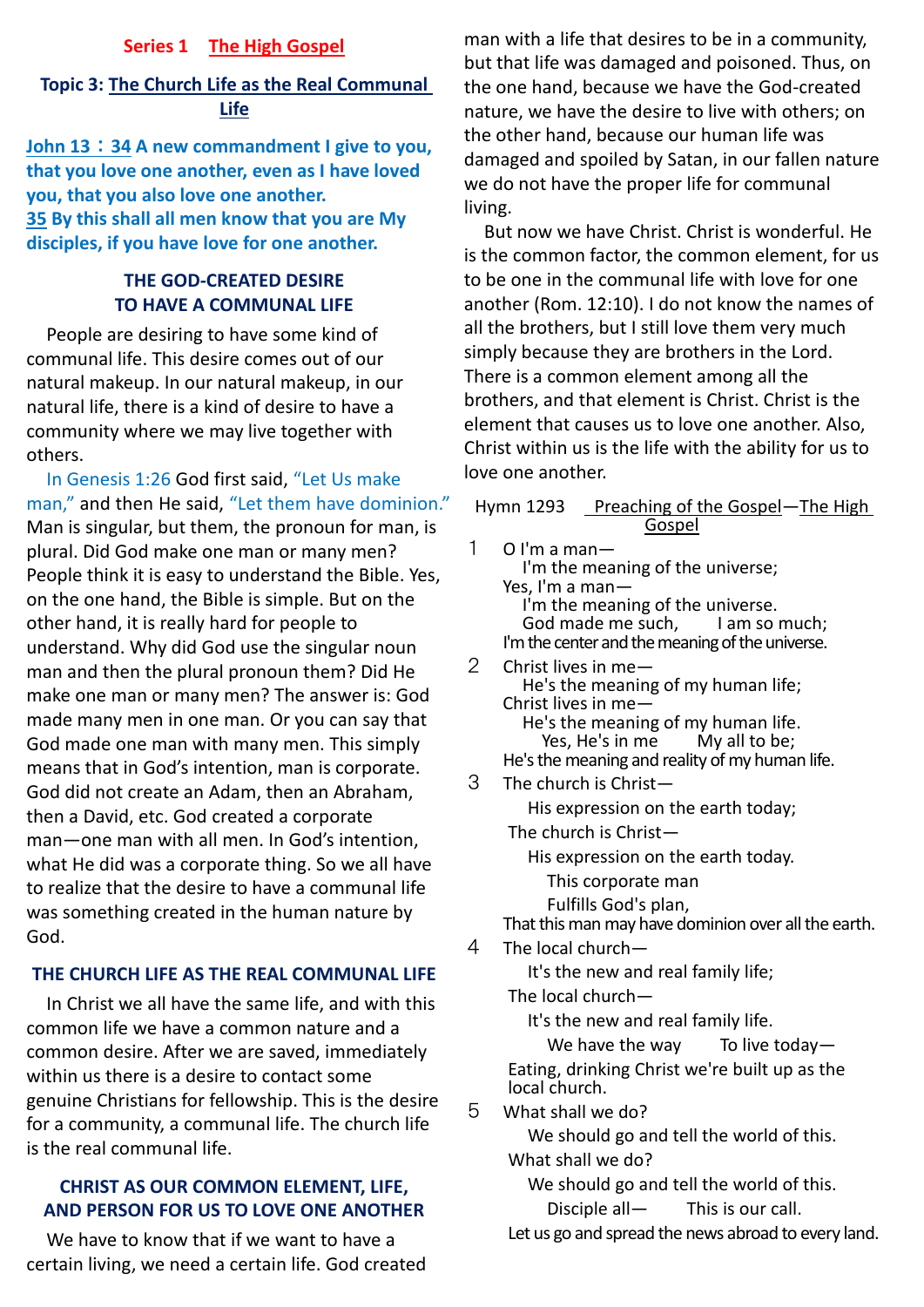## **#8 The Development of the Kingdom of God (ITERO) 2018/12/31-2019/1/6**

Ⅰ.**The Gospel of Luke is a narrative of the ministry of the incarnated Jesus as a record of the incarnated Jesus on earth; Acts is a record of the succeeding ministry of the resurrected and ascended Christ in heaven carried out through His believers on earth**:

A.**In the Gospels the Lord's ministry on earth, carried out by Himself, was sowing Himself as the seed of the kingdom into His believers, with no church built up yet.**

B.**In Acts the Lord's ministry in heaven, carried out through His believers in His resurrection and ascension, spreads Him as the development of the kingdom of God for the building up of the church throughout the entire world to constitute His Body, His fullness, to express Him, even the fullness of God for God's expression.**

Ⅱ.**The kingdom of God is the main subject of the apostles' preaching in Acts; this isindicated by the fact that the resurrected Christ, in His appearing to the apostles through a period of forty days, spoke to them** concerning the kingdom of God: \_

A . **In the Gospels the Lord Jesus Himself had announced the gospel of the kingdom:**

① **The kingdom of God is the Savior as the seed of life sown into His believers, God's chosen people, and developing into a realm over which God can rule as His kingdom in His divine life.**

② **The entrance into the kingdom of God is regeneration, and the development of the kingdom is the believers' growth in the divine life.**

③ **The kingdom of God is the church life today, in which the faithful believers live, and it will develop into the coming kingdom as a reward to be inherited by the overcoming saints in the millennium.**

④ **Eventually, the kingdom of God will consummate in the New Jerusalem as the eternal kingdom of God, an eternal realm of the eternal blessing of God's eternal life, which all of God's redeemed will enjoy in the new heaven and new earth for eternity.**

⑤ **The kingdom of God is what the Savior announced as the gospel, the good news, to those who were alienated from the life of God.**

⑥ **The Lord's word in Luke 17:20-21 indicates that the kingdom of God is not material but spiritual; it is the Savior in His first coming, in His second coming, in the rapture of His overcoming believers, and in His destroying of the Antichrist to recover the whole earth for His reign there.**

⑦ **The kingdom of God is the Savior Himself, who was in the midst of the Pharisees but who is now within the believers:**

a.**Wherever the Savior is, there the kingdom of God is; the kingdom of God is with Him, and He brings it to His disciples.**

b.**Christ is the seed of the kingdom of God to be sown into God's chosen people to develop into God's ruling realm.**

c.**Since His resurrection He has been within His believers; hence, the kingdom of God is within the church.** 【**Tue**】

**B**. In Acts 1:3 the Lord Jesus as the One in **resurrection must have helped the disciples to have such a proper realization concerning the kingdom of God:**

① **The disciples must have begun to see that the** 

**kingdom of God is the spreading of Christ as life in the believers, that it is the propagation of Christ as life in His believers to form a realm in which God rules in His life.**

② **The disciples certainly must have understood that they were now part of the propagation, the**  spreading, of Christ, and thereby were part of the **kingdom of God.** 【**Wed**】

Ⅲ.**The kingdom of God is the spreading of Christ as life into His believers to form a realm in which God rules in His life:**

A.**To enter into this kingdom, people need to repent of their sins and believe in the gospel so that their sins may be forgiven and so that they may be regenerated by God to have the divine life, which matches the divine nature of this kingdom.**

B.**All the believers in Christ can share the kingdom in the church age for their enjoyment of God in His righteousness, peace, and joy in the Holy Spirit.**

C.**The kingdom of God will become the kingdom of Christ and of God for the overcoming believers to inherit and enjoy in the coming kingdom age so that they may reign with Christ for a thousand years.**

D.**As the eternal kingdom, the kingdom of God will be an eternal blessing of God's eternal life for all of God's redeemed to enjoy in the new heaven and new earth for eternity.** 【**Thu**】

Ⅳ . **The churches and the kingdom of God go together; the churches produced by the propagation of the resurrected Christ are the kingdom of God on earth today:**

A . **The resurrected Christ, who is propagating Himself in His ascension, by the Spirit, and through the disciples, is the reality of the kingdom of God; the kingdom of God is His expansion:**

① **The churches are the expansion of Christ, who came to sow Himself as the seed of the kingdom of God; this is revealed in the Gospels.**

② **In the Gospels Christ was the seed of the kingdom; in the book of Acts we have the propagation of this seed to produce the churches as the kingdom of God.**

B.**We in the churches are the propagation of Christ and the expansion of Christ, and we are enlarging the kingdom of God. Comparison (Fri**)

Ⅴ.**In Acts 14:22 Paul entreated the believers who were continuing in the faith to realize that through many tribulations we must enter into the kingdom of God, because the whole world opposes our entering in; to enter into the kingdom of God is to enter into the full enjoyment of Christ as the kingdom.**

Ⅵ.**In Acts 19 we see that Satan is fighting against God's spreading of His kingdom on earth; the prevailing ministry for the propagation of Christ is a fighting, a battle, for God's kingdom.**

Ⅶ.**Paul's proclaiming the kingdom of God in 28:31 was the propagation of the resurrected, ascended, and all-inclusive Christ:**

A.**This is proved by the words teaching the things concerning the Lord Jesus Christ, which things go together with the kingdom of God.**

**B**. To teach concerning Christ is to spread the **kingdom of God; therefore, the kingdom of God is actually the propagation of the resurrected Christ—a process that continues to be carried out through the believers today.** (Sat)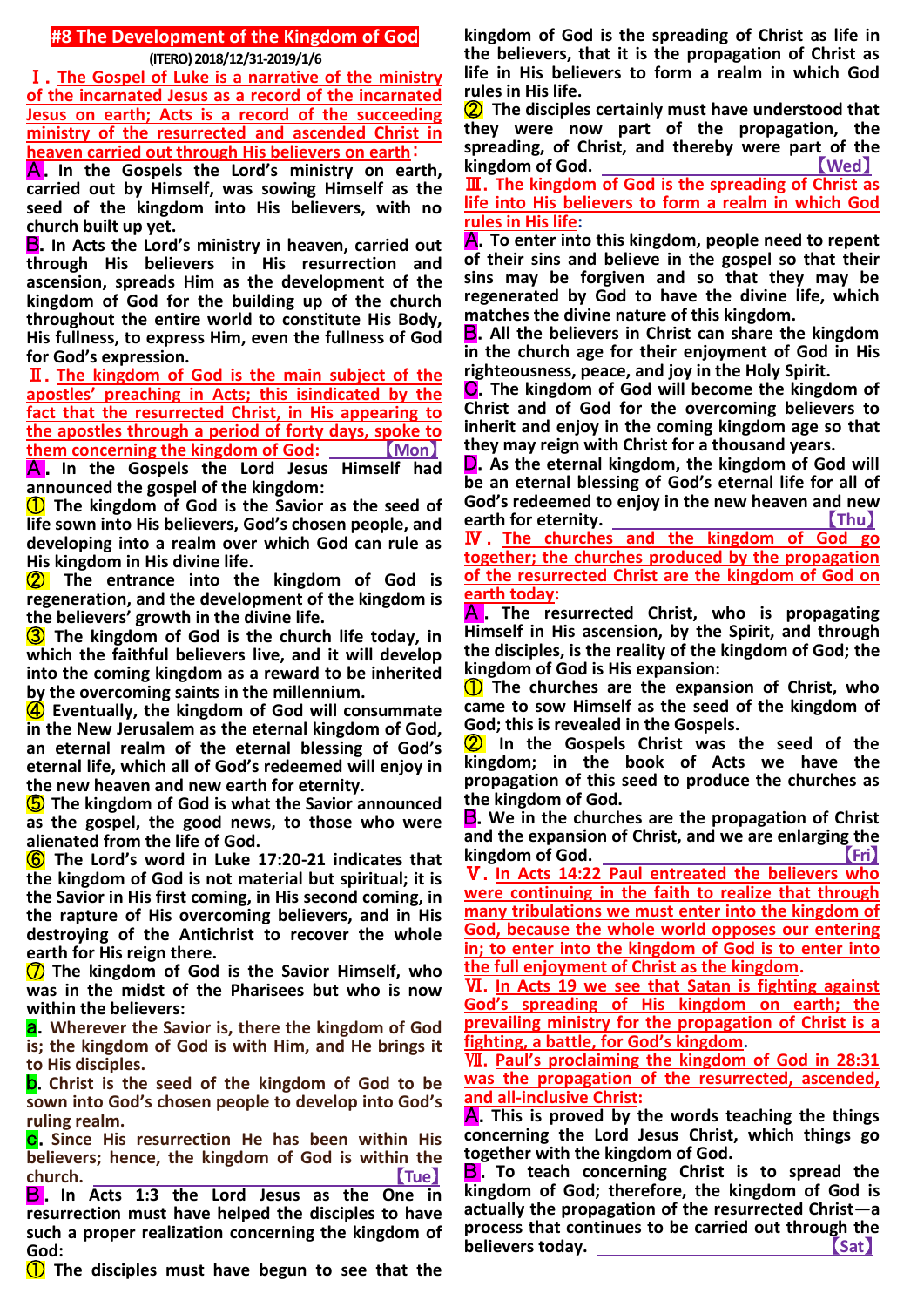#### **Crucial Point①**: **Developing the kingdom of God, a realm reign by God by growing the inner seed of life.**

**OL1**:**The Lord's word in Luke 17:20-21 indicates that the kingdom of God is not material but spiritual.**

**Luke17:20 And when He was questioned by the Pharisees as to when the kingdom of God was coming, He answered them and said, The kingdom of God does not come with observation; 21 Nor will they say, Behold, here it is! or, There! For behold, the kingdom of God is in the midst of you.**

#### **OL2**:**The kingdom of God is the Savior Himself, who was in the midst of the Pharisees but who is now within the believers.**

**The entrance into the kingdom is regeneration, and the development of the kingdom is the believers' growth in the divine life. The kingdom is the church life today, in which the faithful believers live, and it will develop into the coming kingdom as a reward to be inherited by the overcoming saints in the millennium. Eventually, it will consummate in the New Jerusalem as the eternal kingdom of God, an eternal realm of the eternal blessing of God's eternal life, which all God's redeemed will enjoy in the new heaven and new earth for eternity. Such a kingdom, the kingdom of God, is what the Savior announced as the gospel, the good news, to those who were alienated from the life of God.**

**The Lord's answer (Luke 17:20-21) to the question raised by the Pharisees concerning the kingdom of God indicates that the kingdom of God is not material but spiritual. It is the Savior in His first coming, in His second coming, in the rapture of His overcoming believers, and in His destroying of the Antichrist to recover the whole earth for His reign there.**

**Luke 17:22 through 24 prove that the kingdom of God is the Savior Himself, who was among the Pharisees when He was asked by them regarding the kingdom. Wherever the Savior is, there is the kingdom of God. The kingdom of God is with Him, and He brings it to His disciples. He is the seed of the kingdom of God to be sown into God's chosen people to develop into God's ruling realm. Since His resurrection, He is within His believers. Hence, the kingdom of God is within the church today.**

### **For Junior/Senior High School, University Student**

**A person should be a Christian. A Christian should be an overcomer in the normal church life. Once a person believes in the Lord, he is emancipated from the eternal judgment. It is no longer a problem for you with this point. The problem after believing in the Lord is whether you are to be trained in the darkness for a thousand years as a defeated Christian or you are to become a Christian who is an overcomer and reign as a joint king with the Lord for a thousand years. You are already a Christian by believing in the Lord, so you need to aim for becoming an overcomer.**

**In order to be an overcomer as a Christian, you need to live a church life under the reign of God, a life of the kingdom, and let the Lord Jesus who is your inner seed of life to grow. By growing and developing the inner seed of life, the kingdom of God's reigning will continue to evolve.**

**You should do the following every day, objectively.**

**i. Every morning revival: Be sanctified 10 to 20 minutes every morning, pray-read the Word, go to**  **school when praying is done. When in school, a variety of trials await you every day. In order to confront these challenges correctly and to deal with them correctly, you must pray-read God's Word and enjoy Christ. Lord Jesus says, " Watch and pray that you may not enter into temptation (Matthew 26:41)." in order for you to stay awake and pray, revival is necessary every morning. Similar to taking your breakfast, take in the Word as well every morning. It is impossible to stay awake and pray without the supply of the Word. The best prayer is to apply the Word to yourself and pray with it.**

- **ii. Renew your consecration by consecrating your school life: Renew your consecration when young, do not live a life for yourself but consider living a life for the Lord and the church, pray in the presence of the Lord, fellowship with your spiritual partner and the brothers and sisters who guide you. Then you will understand that the focus and goal of God's economy are Christ and the church. Rather than straining yourself to do something, it is necessary to fellowship with the Lord and brothers and sisters in prayers about school life and your future. The Lord will guide you little by little without fail. May you hold your future design in God's economy in your prayer!**
- **iii. The blessing soul will prosper, and he who waters will also be watered himself (Proverbs 11: 25): While enjoying Christ and growing the inner seed of life, at the same time you need to bless the people around you with Christ. He who blesses is a man of riches. Christians who are growing the inner seed of life are people full of riches. Therefore you are able to bless others. Generally speaking, the more you bless others the less your share will become. But The blessings of God are inexhaustible and cannot be exhausted, so the more you bless others, the more you will be blessed yourself. I say again, you are a person who can bless others. In this regard, you need to be saved from your own narrow concept and individualism.**
- **iv. Prayer: "O Lord Jesus, please allow me to have a new beginning every morning by pray-reading Your word and enjoying You. May God's dispensation increases in me through the church life that every day little by little I grow. May the blessings I received be flowing out to others. As a saved one, I shall move forward with the aim of becoming an overcomer. O Lord, Your blessings be with my school life."**

#### **Hymnal**:**947 Kingdom ― Training and Prize (J751)**

- **1 God's Kingdom today is a real exercise, But when Christ comes to reign it will be a great prize; It is wisdom divine that we now may be trained That His plan be fulfilled and His justice maintained.**
- **2 God's children, we're born to be kings with His Son, And we need to be trained that we may overcome And to know how to rule in His kingdom as kings, That His kingship thru us be expressed o'er all things.**
- **3 Today we must learn to submit to His throne, How to have a strict life and His government own; His authority then we'll be able to share, O'er the nations to rule with God's Son as the heir.**